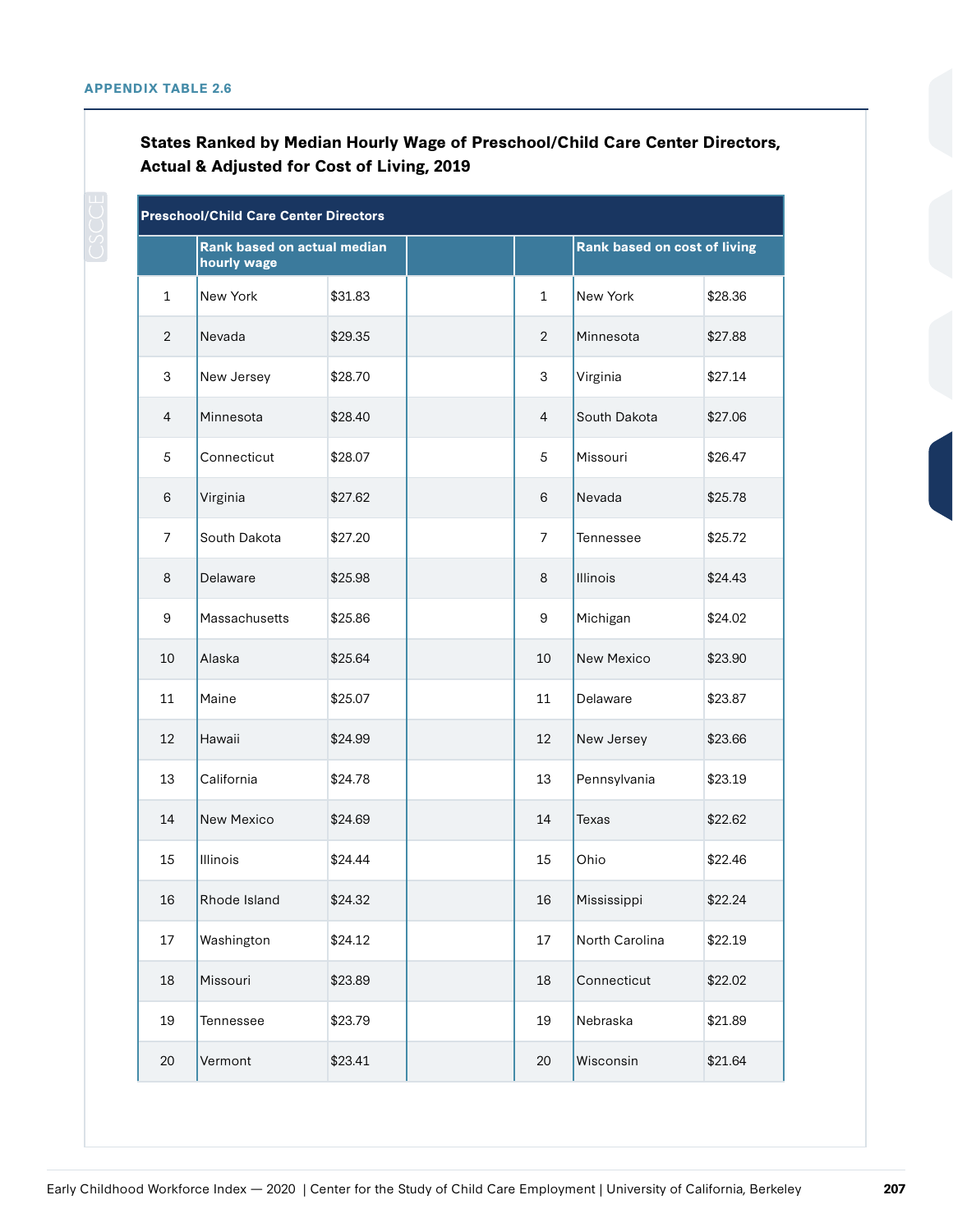## **States Ranked by Median Hourly Wage of Preschool/Child Care Center Directors, Actual & Adjusted for Cost of Living, 2019**

| <b>Preschool Teachers/Child Care Center Directors</b> |                                            |         |  |    |                                     |         |  |
|-------------------------------------------------------|--------------------------------------------|---------|--|----|-------------------------------------|---------|--|
|                                                       | Rank based on actual median<br>hourly wage |         |  |    | <b>Rank based on cost of living</b> |         |  |
| 21                                                    | Pennsylvania                               | \$23.40 |  | 21 | Maine                               | \$21.21 |  |
| 22                                                    | Maryland                                   | \$23.09 |  | 22 | Washington                          | \$21.09 |  |
| 23                                                    | Colorado                                   | \$23.01 |  | 23 | Georgia                             | \$20.91 |  |
| 24                                                    | Nebraska                                   | \$22.29 |  | 24 | Arkansas                            | \$20.87 |  |
| 25                                                    | New Hampshire                              | \$22.18 |  | 25 | Florida                             | \$20.47 |  |
| 26                                                    | <b>Texas</b>                               | \$21.93 |  | 26 | Indiana                             | \$20.47 |  |
| 27                                                    | Michigan                                   | \$21.70 |  | 27 | Colorado                            | \$20.41 |  |
| 28                                                    | Wisconsin                                  | \$21.64 |  | 28 | Wyoming                             | \$20.40 |  |
| 29                                                    | Wyoming                                    | \$21.50 |  | 29 | Kansas                              | \$20.14 |  |
| 30                                                    | North Carolina                             | \$20.88 |  | 30 | Massachusetts                       | \$19.82 |  |
| 31                                                    | Ohio                                       | \$20.77 |  | 31 | Montana                             | \$19.79 |  |
| 32                                                    | Florida                                    | \$20.65 |  | 32 | Idaho                               | \$19.61 |  |
| 33                                                    | Montana                                    | \$20.18 |  | 33 | lowa                                | \$19.52 |  |
| 34                                                    | Kansas                                     | \$19.99 |  | 34 | Oklahoma                            | \$19.41 |  |
| 35                                                    | Oregon                                     | \$19.91 |  | 35 | Alabama                             | \$19.29 |  |
| 36                                                    | Mississippi                                | \$19.78 |  | 36 | Alaska                              | \$19.26 |  |
| 37                                                    | Georgia                                    | \$19.53 |  | 37 | Rhode Island                        | \$19.17 |  |
| 38                                                    | Indiana                                    | \$19.51 |  | 38 | Louisiana                           | \$19.14 |  |
| 39                                                    | Idaho                                      | \$19.50 |  | 39 | Vermont                             | \$19.13 |  |
| 40                                                    | North Dakota                               | \$19.48 |  | 40 | Arizona                             | \$18.94 |  |